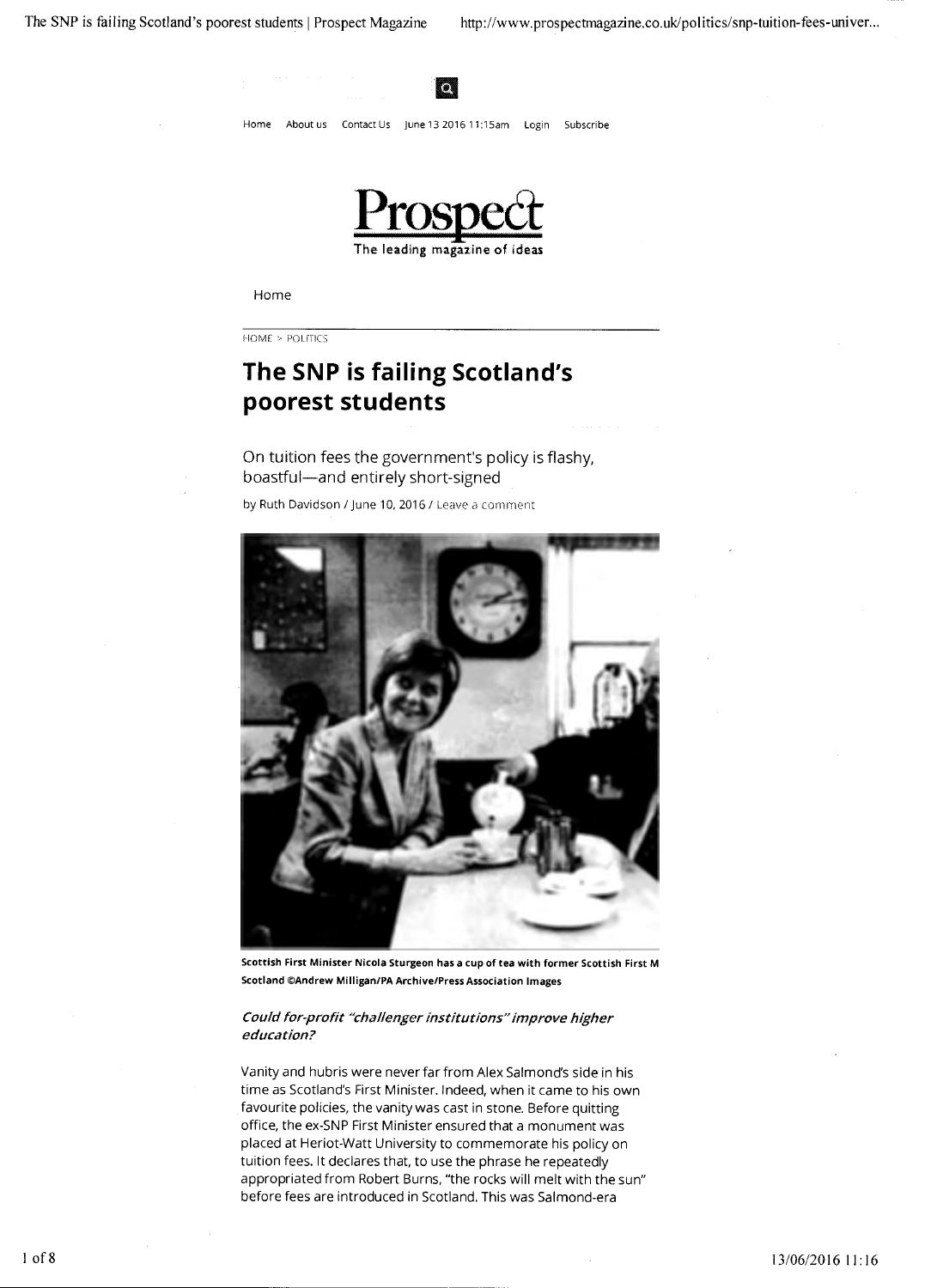politics encapsulated: flashy, boastful, populist and entirely shortsigned.

The downsides are now beginning to come home to roost. Earlier this month, a major Sutton Trust report examined the state of University access in Scotland. It eloquently set out the facts that lie behind the SNP's monuments to itself.

It found that if you are poor, Scotland is the worst place in the United Kingdom to live if you want to go to University. The report found that a student from the poorest fifth of Scottish households is four times less likely to go to University than their wealthier counterparts-compared to only 2.4 times in England. And it found that where access has increased for disadvantaged pupils, this has largely been by finding places not at Universities but at Further Education colleges. The report concludes: "Not only is the access gap still wider in Scotland, what progress there has been has largely been through sub-degree places in colleges."

How has Mr Salmond's tuition policy affected this? The report concluded that it was "not evident" that it had given Scotland any advantage in increasing participation among disadvantaged groups. Indeed it may have made things worse. It is worth pointing out that tuition is not free in Scotland: it is just that it is paid for by the state. With heavy constraints on public budgets and the discriminatory nature of the SNP's "no fees" policy, the SNP places a cap on the number of Scottish students who are able to receive tuition funding-one that does not exist in England. University leaders in Scotland have been forced to accept this cap but they also know it has made it much harder for Scottish students to get into Scottish Universities, particularly poorer students.

Indeed, it could be that the cap is now leading to quite remarkable unintended consequences. The latest figures from UCAS show that the percentage of Scottish students who receive an offer from a Scottish University has now fallen well below that given to English (fee-paying) students. In other words, in some cases, English students stand a better chance of getting an offer from Scottish Universities than do Scots. I do not think that English applicants who want to come to Scotland have suddenly become better qualified than their Scottish counterparts. More likely, this is due to the fact that Scottish student entry-to Universities in Scotland-is constrained by the cap, and English student entry isn't. It also points to a growing suspicion that fee-paying students from elsewhere in the UK are being prioritised ahead of less lucrative Scottish students. With bursaries in Scotland slashed to help pay for the policy, time spent at uni is harder now than in years past-evident by the much higher drop out rate for poorer students.

The SNP's answer to this in recent weeks has been to pledge to enforce greater access to Scottish students through legislation. While every political party rightly supports the concept of widening access, the SNP is facing serious questions to which it hasn't yet found any reassuring answers. If it forces all Scottish universities to accept 20 per cent of their intake from the 20 per cent most deprived communities by 2030, it will have to fund additional university places, unless, of course, it wishes to squeeze out middle class students. These additional places will cost more money-lots of it.

How best to find it? There is the option of raising taxes in Scotland; something which both Labour and the Lib Dems proposed during the election campaign, and which I and my party opposed, or there